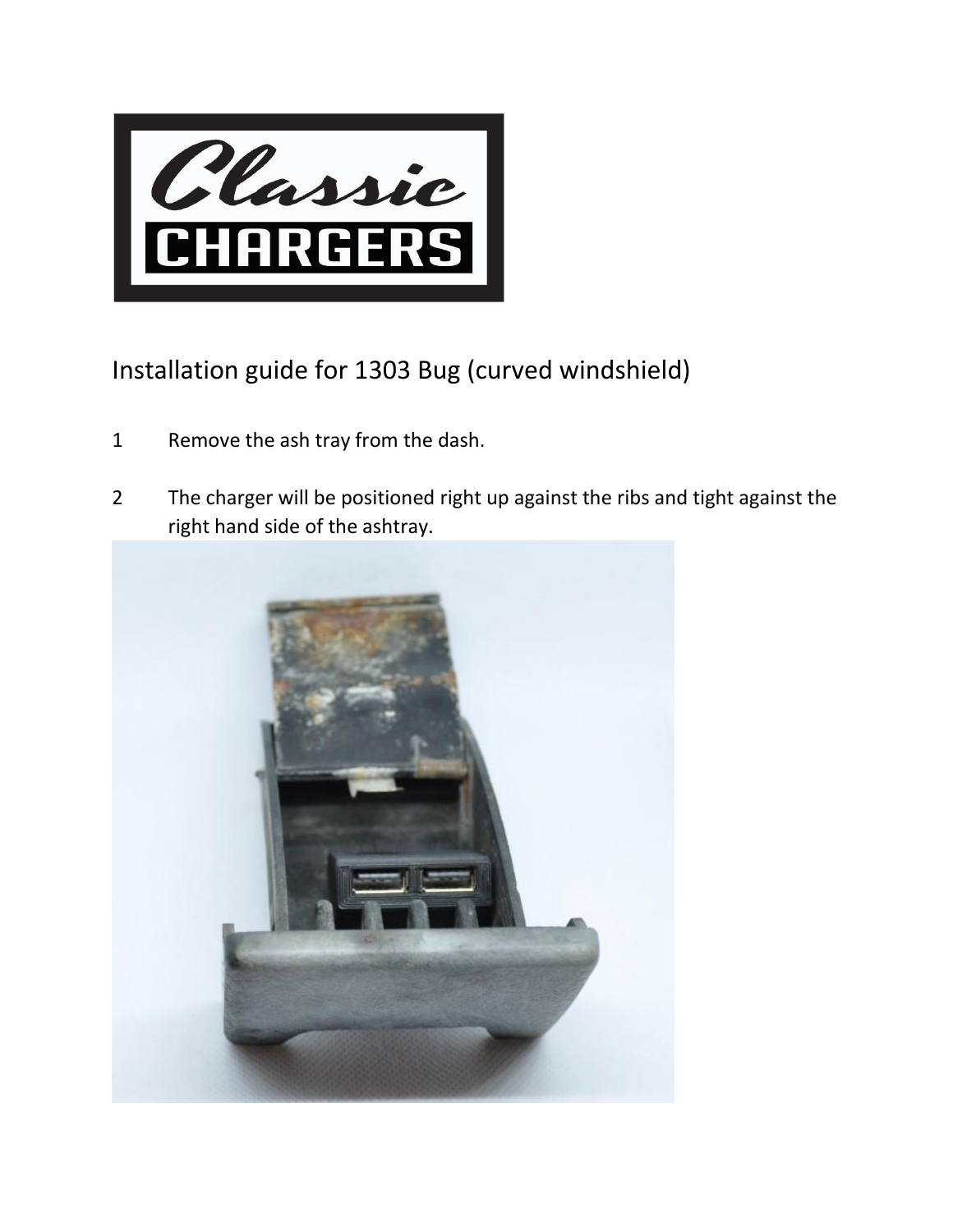3 On the underside of the tray lay out the hole positions as shown. They don't need to be exact but within 1/8" (3mm) or so. There is a moulding line on the ashtray 1/8" above the top line in the image and another vertically which is the centerline. That is your reference point. Lay out the four drilling points ½" (13mm) either side of the center and 3/8" apart top to bottom. Drill 3/32" in those four spots.

NOTE. The hole positions shown are for a central charger position. Adjust your layout side to side to suit your preferred location.

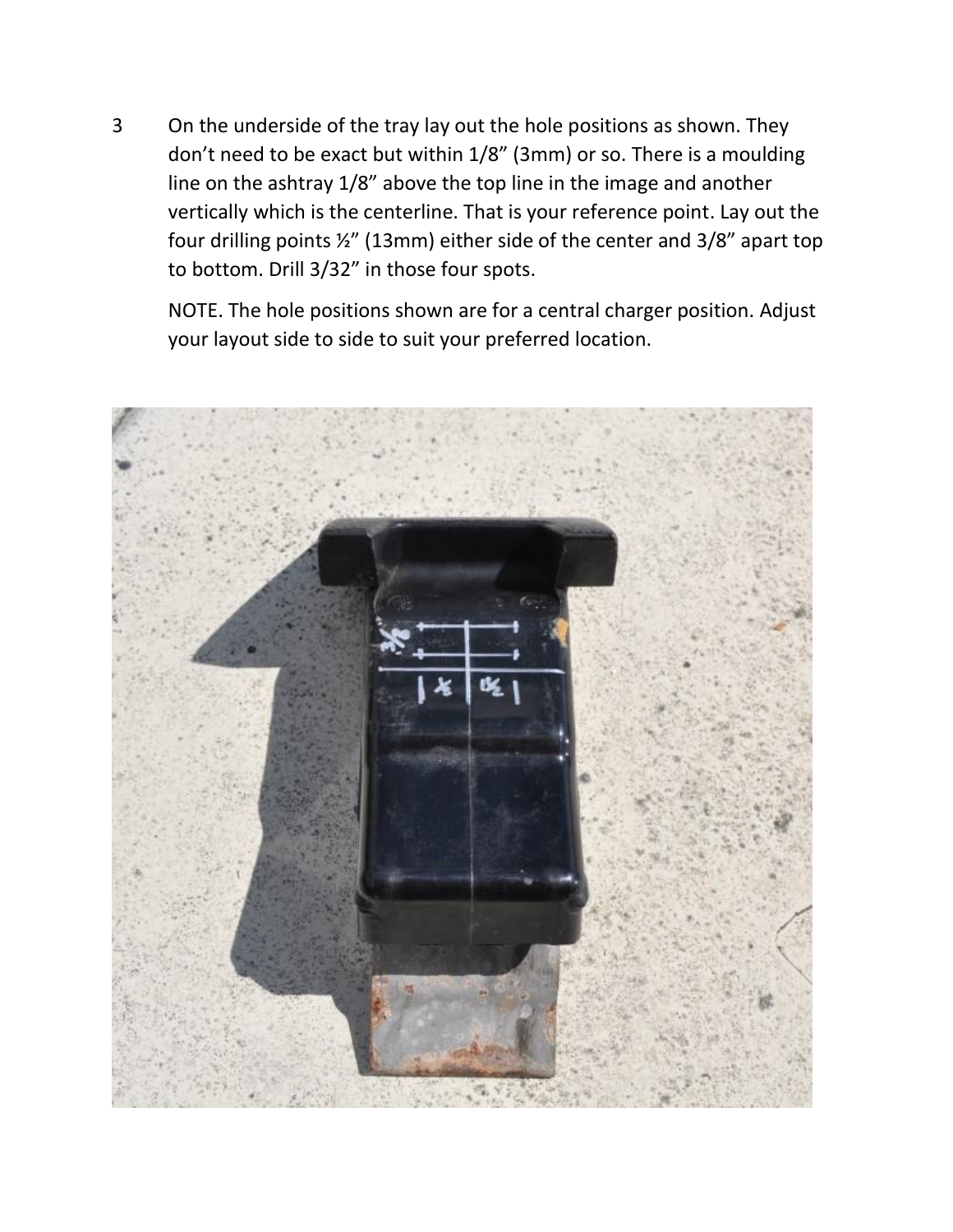4 Drill a ¼" (6mm) hole for the wire exit hole at the back of the tray. Somewhere close to the white circle is ideal.



5 Drill another wire exit hole in the ashtray housing from under the dash (or consult your manual for details of how to remove the surround)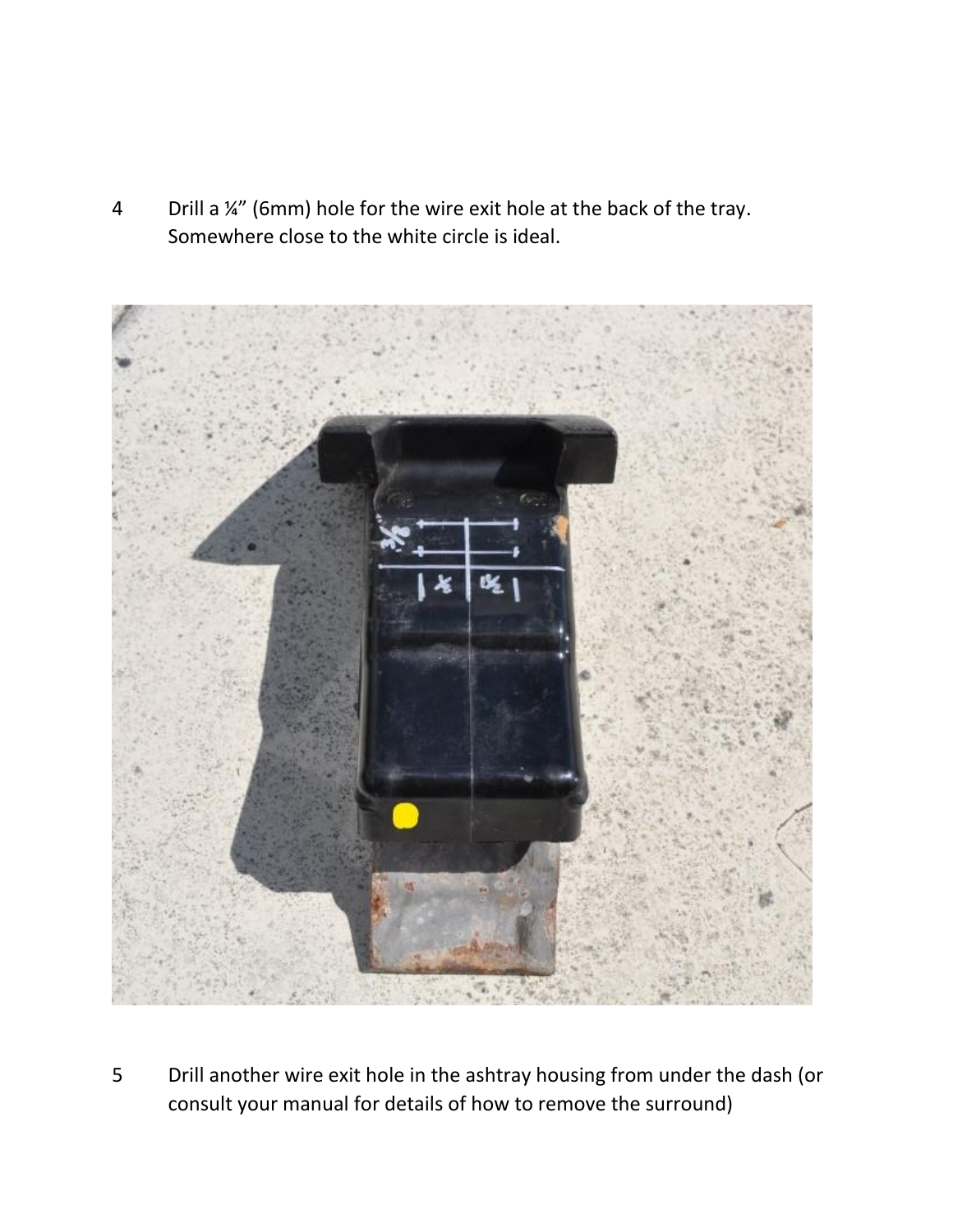approximately inline with the ashtray hole, remove any sharp edges with a larger drill, countersink or file. The wire needs to pass through both holes in a straight line for smooth opening and closing.

6 Install the two grommets, one in the ashtray and one in the surround. Hot water will help to soften them if needed. (Different ashtray but identical grommet shown.)

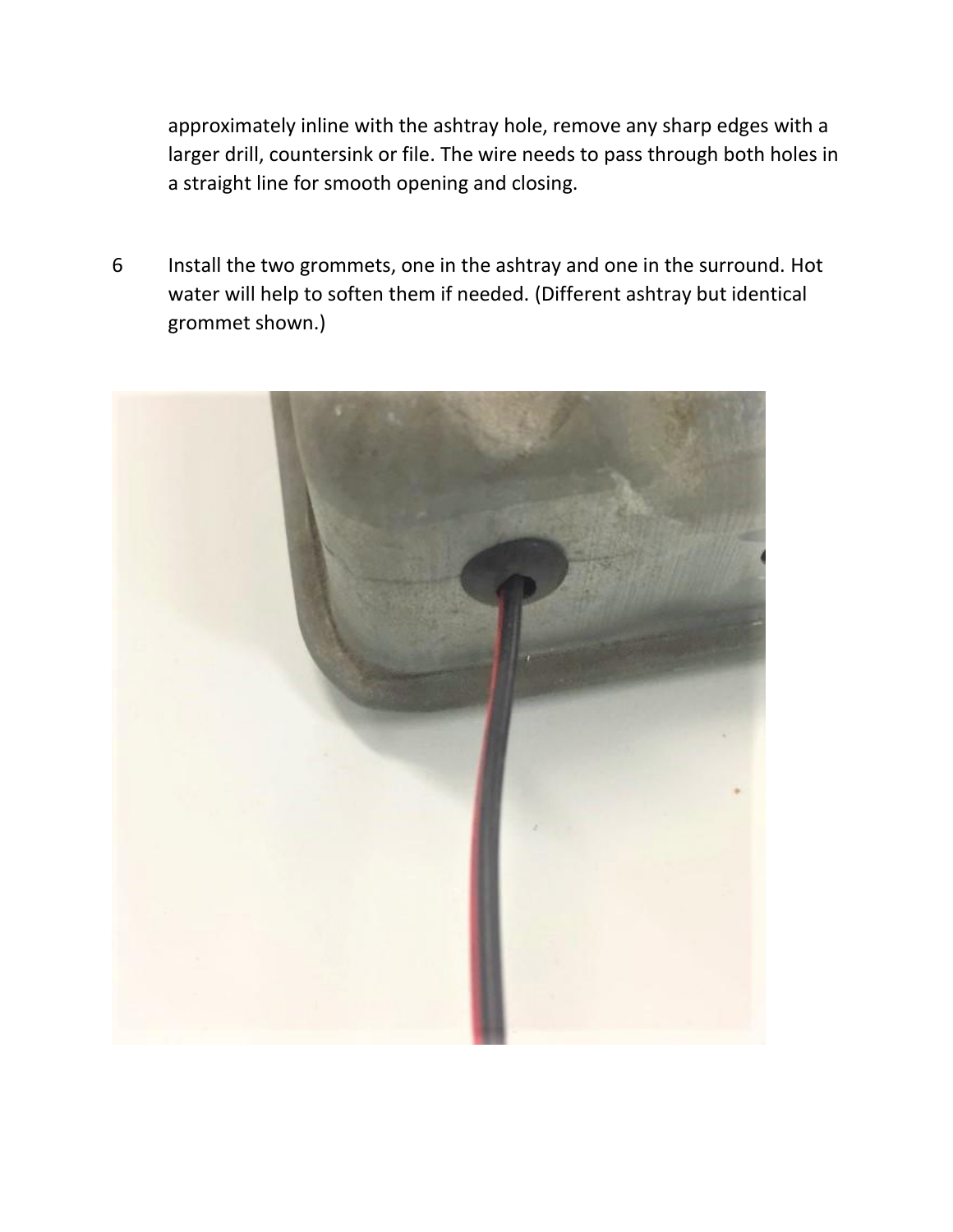7 Hold the charger firmly in the final position to the tray and screw in the self tapping screws. We do not recommend drilling pilot holes in the charger as it's easy to go too deep and into the circuitry causing damage. You can use a battery screwdriver but go slowly. (Different ashtray shown.)